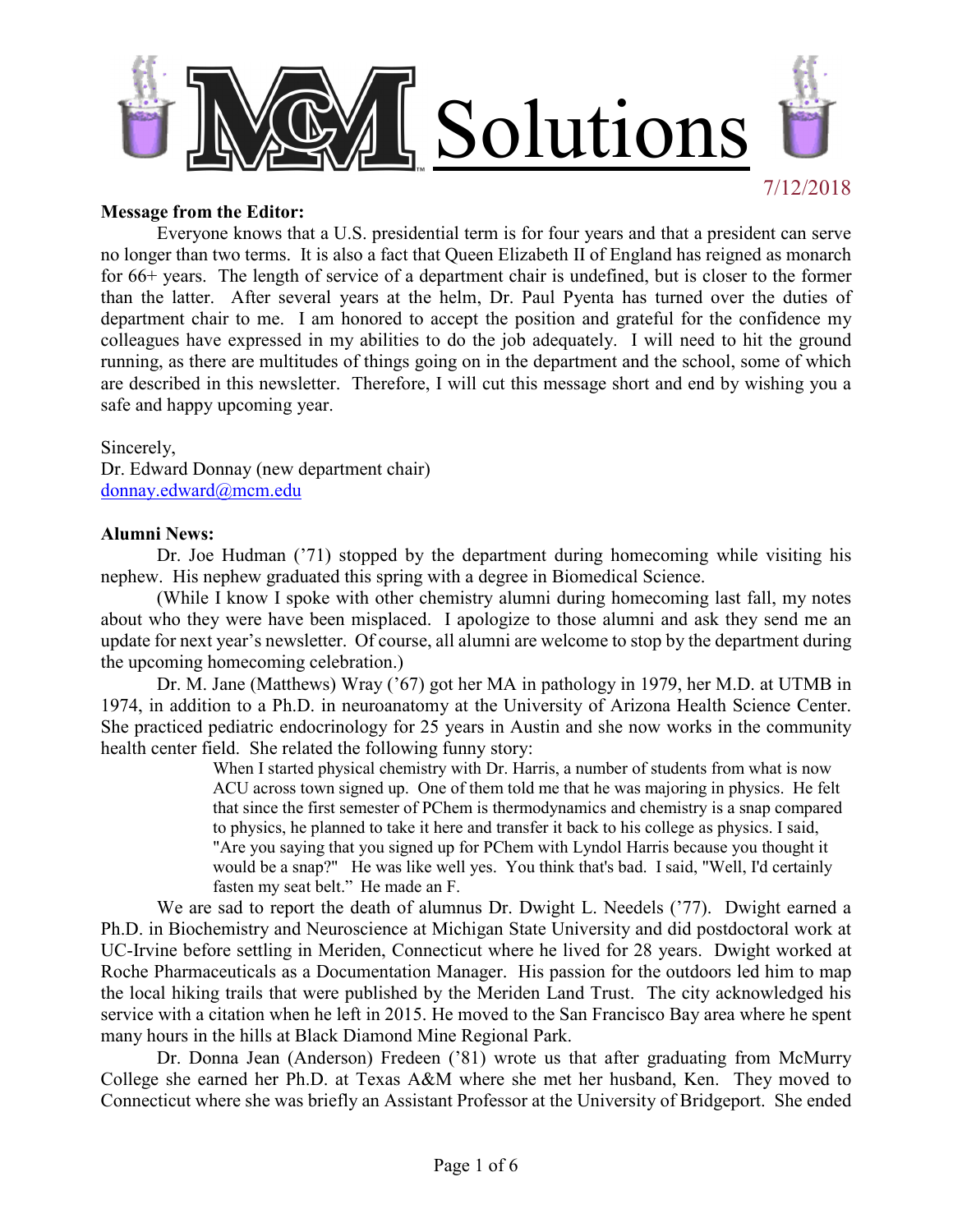up at Southern Connecticut State University in New Haven where she spent 26 years moving through the faculty ranks and was eventually named Dean of the School of Arts & Sciences. In 2013, she accepted the position of Provost/Vice President of Academic Affairs at Rider University in New Jersey. In the spring of 2017, she was inducted into the Texas A&M College of Science Academy of Distinguished Former Students in recognition of her contributions to science education.

Gabrielle "Gabby" (Famble) Mallet ('05) was recognized in the  $10<sup>th</sup>$  annual "20 under 40" list of up and coming leaders in November by the Abilene Reporter News and the Abilene Young Professionals, a program of the Abilene Chamber of Commerce. Local residents and businesses submitted over 100 nominations and a panel of prominent community leaders determined the winners. A quote from the article states, "Through her hard work and dedication as a TSTC mathematics instructor, Gabby guides our students toward successful futures while advocating for both faculty and students across Texas." She revealed in the article that she is currently pursuing a Ph.D. in higher education from Azusa Pacific University and would love to move into an administrative role in higher education one day.

Sean Smith ('06) has taken an appointment at Asbury United Methodist Church in Odessa. Sean has been the pastor at UMC in Claude, TX for the last four years.

Dr. Jennifer Codding-Bui ('06) gave a presentation on campus to the chemistry club and spoke to some classes about her career path after leaving McMurry University. She obtained a Ph.D. from the University of Delaware and had postdocs at Columbia and Stanford Universities. She now works as a Field Applications Scientist for the Northern California and Pacific Northwest region at Pall FortéBio LLC. McMurry University honored her as the outstanding alumnus in math and science at the first Night of Distinction event this April.

Mr. Brandon Randell ('10) was honored by Abilene ISD as a finalist for two Teachers in the Limelight Celebration (TLC) awards: Science and Secondary Education. Brandon also earned a Masters of Education degree in Administration from Lamar University. Congratulations Brandon!

Mrs. Katie (Neal) Pierce ('10) and her husband recently left Abilene as Katie found a new job working for the City of Houston. The move brought her closer to family and more opportunities for her husband's career.

Mr. Daniel Kent ('17) and Ms. Ashley Rangel were engaged in May of 2017. Congratulations to the happy couple! He is attending the Texas Tech Health Science Center School of Pharmacy in Abilene.

Mr. Mukundwa K. Gael (ex'17) wrote that he had a great opportunity to intern at Roswell Park Cancer Institute, RPCI. He shared his research poster that he presented at different conferences in Buffalo, NY. He is attending pharmacy school at the University of Tennessee.

The McMurry SMAB sponsored the sixth annual golf tournament in conjunction with an alumni event in Grapevine on April 27<sup>th</sup>-28<sup>th</sup>. An "after hours" private tour of the Texas Civil War Museum guided by McMurry University history professor Dr. Don Frazier was one of the weekend activities. Proceeds from the golf tournament fund SMAB priorities such as the Charles and Lisa Bloomer Research Stipend, supports student academic travel, and helps meet expenses associated with field research. If you would like to know more about this annual event or SMAB, you can visit their website, http://academics.mcm.edu/smab/ or contact the SMAB chair Elaine Harmon at *elaine.d.harmon@gmail.com*.

### **Departmental News:**

 The department is happy to introduce a new graduate this spring, Ker Yang! Ker transferred to McMurry University in the fall of 2016. To complete all the degree requirements she took a very challenging course load this past year that included multiple chemistry courses each term. She conducted computational chemistry research with Dr. Pyenta during the spring term. She applied to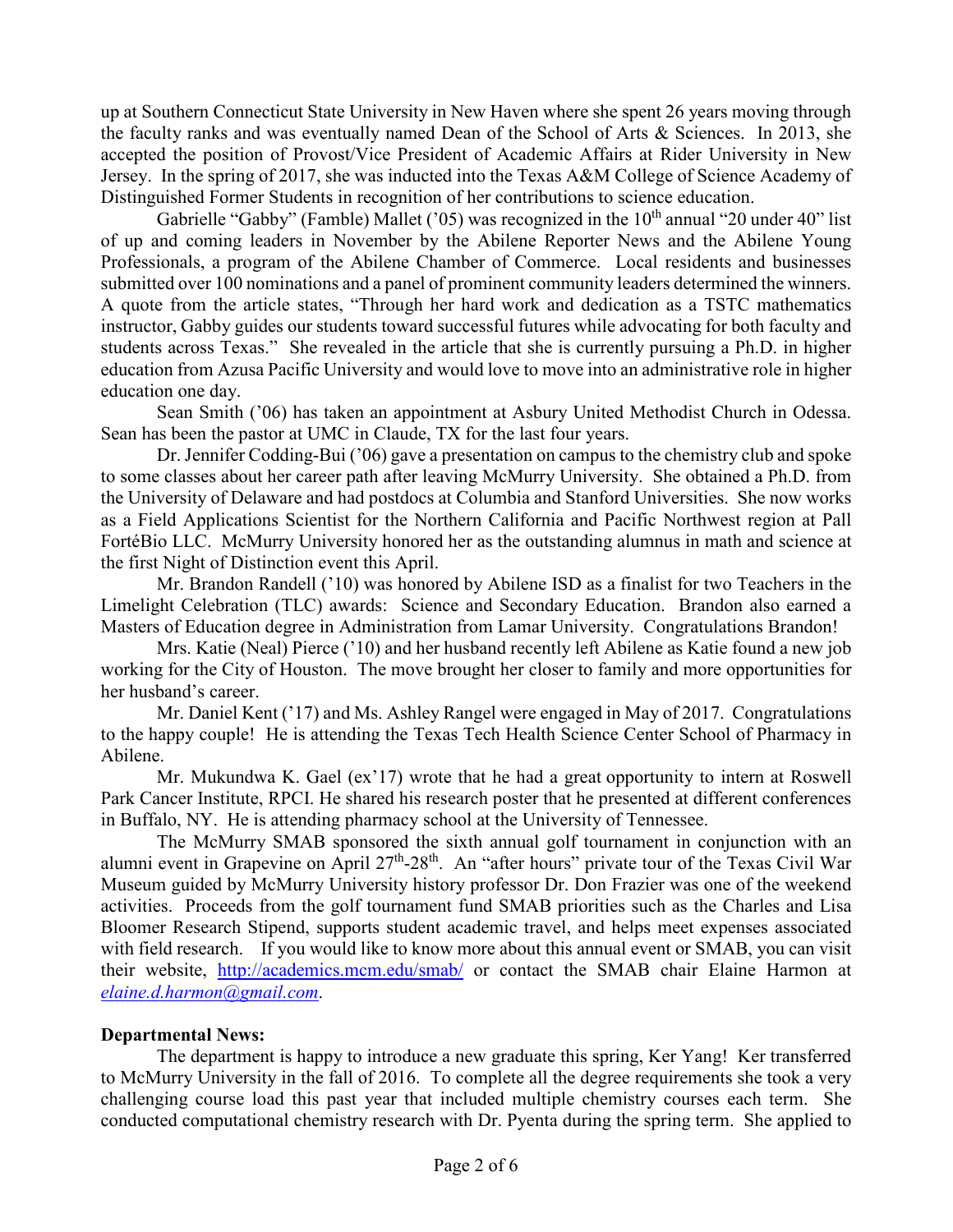and was accepted by the University of Wisconsin and the Texas Tech University Health Science Center schools of pharmacy. She chose to attend Texas Tech and therefore stay in Abilene. She achieved this while being a mother and a wife whose husband is stationed at Dyess Air Force base. Congratulations to Ker Yang!

The department was able to acquire a new Nicollet iS5 infrared spectrometer (IR) with an ATR attachment from ThermoScientific and a refurbished gas chromatograph with a mass spectrometer detector (GC/MS) from GenTech Scientific, Inc. The pieces of equipment were purchased through the McMurry University capital budget and by trading in two non-functional gas chromatographs and integrators. The IR was set up in time for use by general chemistry students in the fall to analyze the aspirin they made. The GC/MS instrument was installed in the spring term and was immediately used by students in organic chemistry and instrumental methods. Students and faculty will use both instruments for research projects, too.

The Department of Physics has benefited substantially from an endowment established by Mr. Roger Ward to honor Dr. Virgil Bottom. During the past year, a significant donation to the endowment by Mr. Ward was accompanied by a revision to the terms of the endowment allowing the Departments of Chemistry and Biology to benefit from the endowment while maintaining the strong focus of support for Physics. We are grateful to Mr. Ward for his generous gift to McMurry University. A decision of how best to utilize the revenue from the endowment has not yet been made.

The Texas Tech University School of Pharmacy has agreed to waive the Pharmacy College Admission Test (PCAT) requirement for all McMurry students with a 3.7 GPA or better applying for admission to pharmacy school and majoring in Biochemistry or Biomedical Science. Dr. Paul Pyenta says, "This is a wonderful affirmation, from an external source, of the quality of our science student graduates, and in particular, our biochemistry students (most pre-pharmacy students are biochemistry majors). McMurry has gained a solid reputation of producing highly skilled pre-pharmacy graduates in which Texas Tech University has great confidence." This policy is an extension of the early admission agreement that McMurry University has with the Texas Tech School of Pharmacy.

Recently Patty Hanks Shelton School of Nursing made the decision to change their prerequisite for admission from two semesters of chemistry coursework to only one. The department is scrambling to make the necessary curricular changes to the single course so that students are prepared to pass the entrance exam required for nursing schools in half the instructional time. The former two-semester sequence provided some flexibility in how much time could be spent on topics students struggled with and now that flexibility seems to be gone.

The McMurry University Student Affiliates Chapter of the American Chemical Society (ACS) hosted 4<sup>th</sup> grade students from Jim Ned elementary during homecoming. This was the fifth year in a row that our chemistry club hosted students from Jim Ned. What began as a simple chemistry show for the classmates of Dr. Pyenta's children has now grown into an annual tradition. Last year's  $4<sup>th</sup>$ graders (i.e. this year's 5<sup>th</sup> graders) were hosted by the biology club for the fourth year. The students participated in several science activities besides attending Tipi Village.

The local section of the ACS sponsored Mr. Stephen Twaddle, a chemist who works at McDonnell-Douglas and past-chair of the local section, to present a talk titled "What Do Chemists Do in the Aerospace Industry?" in November. He spent time visiting with students and touring McMurry University in the morning. The talk was in the early afternoon at ACU, but a good number of McMurry students were present. After the presentation, McMurry students were able to ask questions about what it is like to work in industry as a scientist.

McMurry is continuing to implement a nationally recognized program known as Supplemental Instruction (SI) to help students in general chemistry (among other subjects). Dr. Cindy Martin, a professor in the Department of Mathematics, is serving as the campus coordinator for SI. In part, that means she organizes the program and trains the students who will serve as SI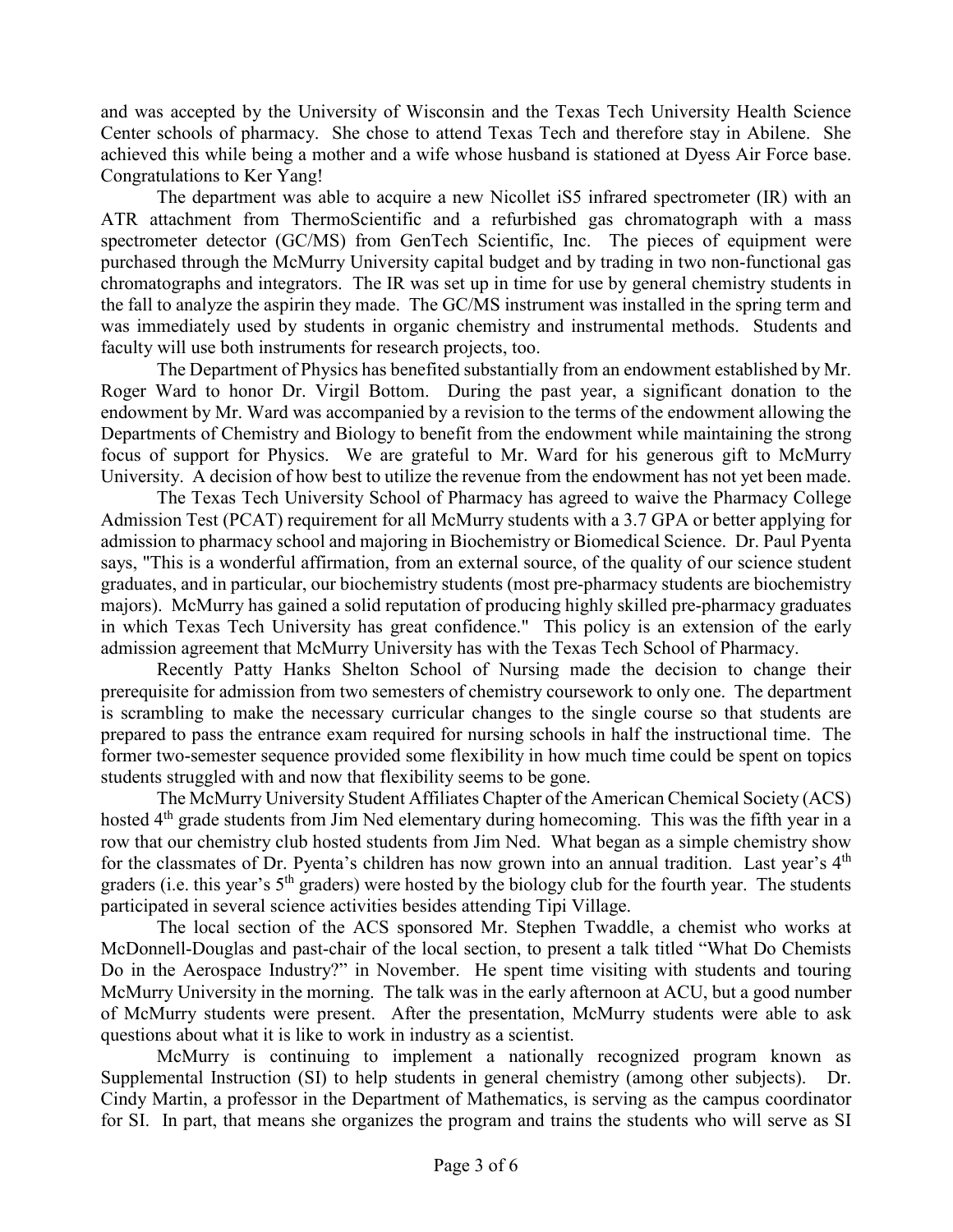leaders. The implementation of SI last year was haphazard and student attendance was voluntary. This coming fall the organization and execution is much improved. Students registered for general chemistry will also sign up for SI sessions as a zero-credit class that will be graded pass/fail based on attendance. We hope this will improve the success rate of students in their first chemistry course.

The effort to improve success in general chemistry will also get a boost from participation in the "Gateways to Completion" program sponsored by the Gardner Institute. McMurry University just completed the "Foundations of Excellence" program from the Gardner Institute intending to increase retention. The program radically affected the freshman experience at McMurry University. The goal of the Gateways to Completion program is to transform teaching, learning, and reduce failure rates in lower division and/or developmental education "gateway" courses through working directly with faculty and staff.

In April the department was notified by The Welch Foundation that the annual amount of the departmental grant was increased from \$25,000/year to \$28,000/year for the next three-year cycle starting this June. This grant is essential for supporting students and faculty doing research. The department has received this funding from the Welch Foundation continuously since the summer of 1999. Therefore, this marks the  $20<sup>th</sup>$  year of summer research funded by the grant. Current work being done under the grant is described below.

At the spring commencement ceremony, McMurry University honored Dr. Pam Veltkamp with the prestigious Gordon R. and Lola J. Bennett Award presented to a full-time faculty member for conspicuous accomplishments in furthering the aims of McMurry University. The four criteria for the award are: involvement in a teaching field (research for publication or teaching), excellence in teaching, contribution made to the governance of the University and leadership shown on committees, and contribution outside of class to the establishment and support of better community relationships. Congratulations, Pam!

### **Departmental Research:**

A team of faculty and students attended the  $73<sup>rd</sup>$  annual American Chemical Society Southwest Regional Meeting (ACS-SWRM) in Lubbock, Texas on October 28 – November 01, 2017. Faculty attending were Drs. Pyenta and Donnay along with six students. Regional meetings are an excellent opportunity for both students and faculty to establish networking connections, plug in to the regional chemical/biochemical community, and gain exposure to current scientific projects at both large and small universities. McMurry students presented three posters detailing their recent research efforts as guided by faculty members. Megan Butler presented a poster titled "Synthesis of DPPZ ligand analogues and their Cr(III) polypyridyl complexes" about her summer work with Dr. Donnay. Haley Shepard and Alisa Rasley worked with Dr. Pyenta and gave their poster titled "Cytotoxic response of MDA-MB-231 and MCF-7 breast cancer cells to mono- and bi-hydroxamic acid derivatives as histone deacetylase inhibitors." Finally, Bethany Everett's poster was titled "Comparison of microwave-assisted and conventional synthesis of histone deacetylase inhibitors as potential anti-cancer agents" concerning work done with both Dr. Shin and Dr. Pyenta.

Dr. Veltkamp and Dr. Shin attended the 255<sup>th</sup> National ACS meeting in New Orleans from March 18 – 22. Three McMurry University students also attended. Despite a rental car with a flat tire, the students and faculty enjoyed the exposition and attended interesting chemistry presentations. The students also took advantage of career opportunities such as a resume review and networking events.

This summer the department has three undergraduate students conducting research on the Welch Foundation Departmental Grant. Mark Izbrand, Yejide Oyewole, and Yuwei Bao will be working with Drs. Shin and Pyenta on a collaborative project to evaluate histone deacetylase inhibitors as anticancer agents against two different cancer cell lines, MDA-MB-231 and MCF-7.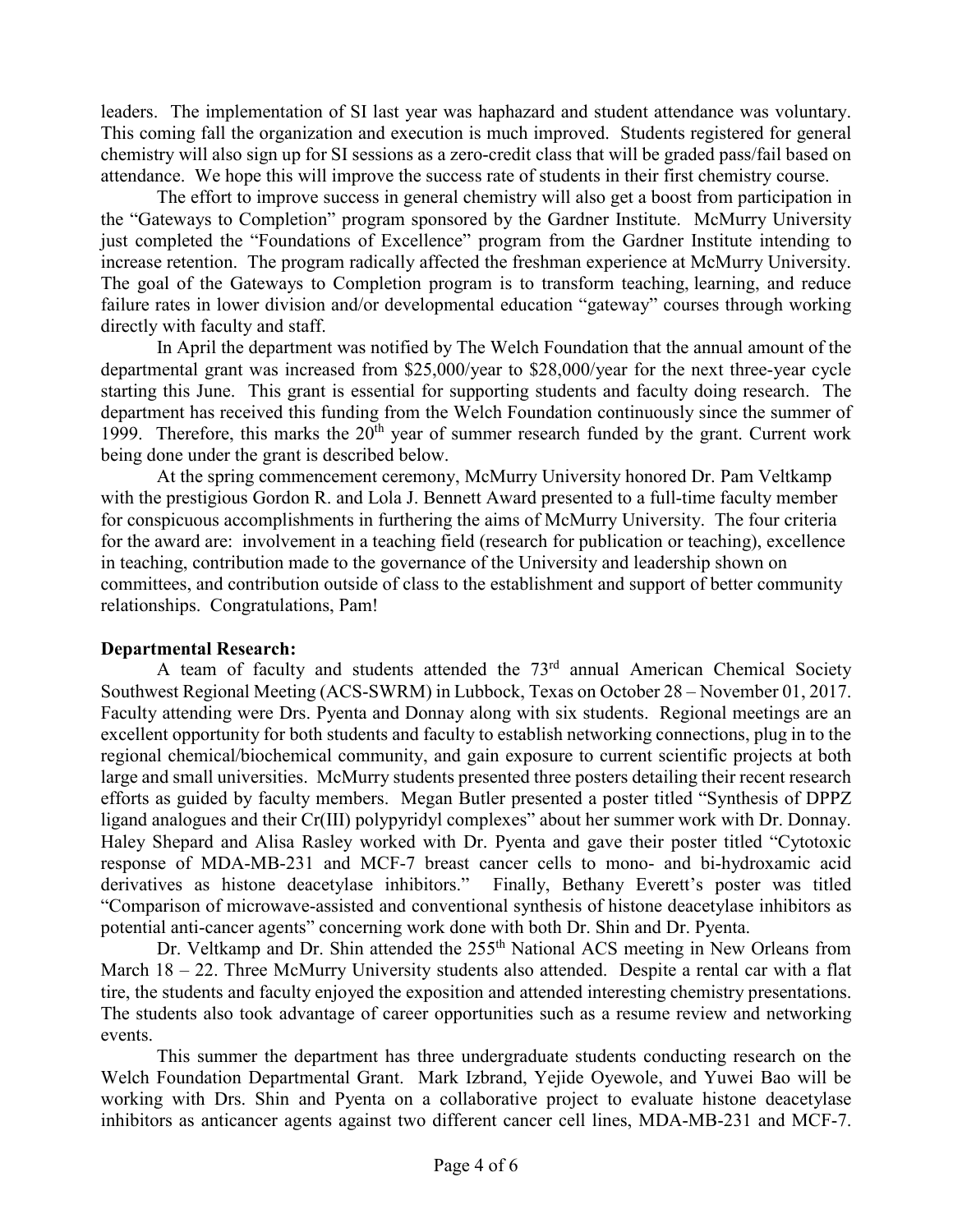The inhibitors are synthesized in the Shin lab while the cancer cells are grown in the Pyenta lab. Other aspects worked on in the two groups include computational docking studies and isolation of possible anticancer compounds from West Texas plants.

## **School and Miscellaneous News:**

 People on the McMurry campus have been busy preparing for a once-every-ten-years reaccreditation process that begins this fall with the submission of a written report. Over the coming year both an off-site review and an on-site visit will take place before McMurry University receives notification of its reaccreditation status.

 The reaccreditation process is coinciding with the kickoff of McMurry University's centennial era celebration. The celebration era will begin this fall and each academic year will have a different one-word theme leading up to the actual centennial year in 2022-2023. The theme this year is McMurry "Discovers".

 After the successful drive to fund the Dr. W. Norton Jones Endowed Professorship, McMurry University has started two new giving opportunities that may be of interest to our alumni: the Dr. A.C. Sharp Endowed Scholarship and the Dr. Virgil E. Bottom Endowed Professorship. Please see the McMurry University website for more information.

McMurry University and Texas Tech University Health Sciences Center (TTUHSC) are excited to announce the signing of an articulation agreement to allow qualified McMurry students the opportunity to enter the TTUHSC's Master of Public Health program after three years at McMurry. "The early admission articulation agreement through McMurry University would allow qualified students to complete their prerequisites in three years and have early admission to the TTUHSC Master of Public Health Program," said Dr. Larry Sharp, associate professor of Biology at McMurry University, who negotiated the agreement with TTUHSC. "As the students finish their first year at TTUHSC, they would send McMurry the transcripts and we would award them a degree in biology, kinesiology, sociology, psychology or mathematics, essentially saving them a year's worth of undergraduate expense."

# **40 Years Ago in the Department**

*(Below are news items and excerpts from the department newsletter from April 1978. The entire newsletter can be seen under the "Department News" tab on our website, www.mcm.edu/chemistry)* 

"We have three seniors this year who will be graduating at different times during 1978. David Schkade will graduate next December with a double major in chemistry and geology … Charles Ebarb will graduate this summer with a chemistry major and an ACS certified degree ... Eugene (Gene) Weitzel is planning to graduate next December with an ACS certified degree in chemistry."

"Mark McClure…will begin research this summer with Dr. Klassen. Bill King…will begin his second year of work on osmium and ruthenium complexes."

"Gamma Sigma Epsilon Honorary Chemical Society inducted ten members last fall. … New members are Mark McClure, Mike Jones, Charles Bell, Steve Bell, Steve Smith, John Manning, Tim Oglesby, Tom Brunner, Mike Stowbridge, and Charles Ebarb. … David Schkade was given the Xi Beta Chapter outstanding member award." McMurry chemistry students honored for their academic achievements were: freshman-Bob Reid, sophomores-Mike Jones and Mark McClure, juniors-Bill King and Tim Oglesby, senior-David Schkade.